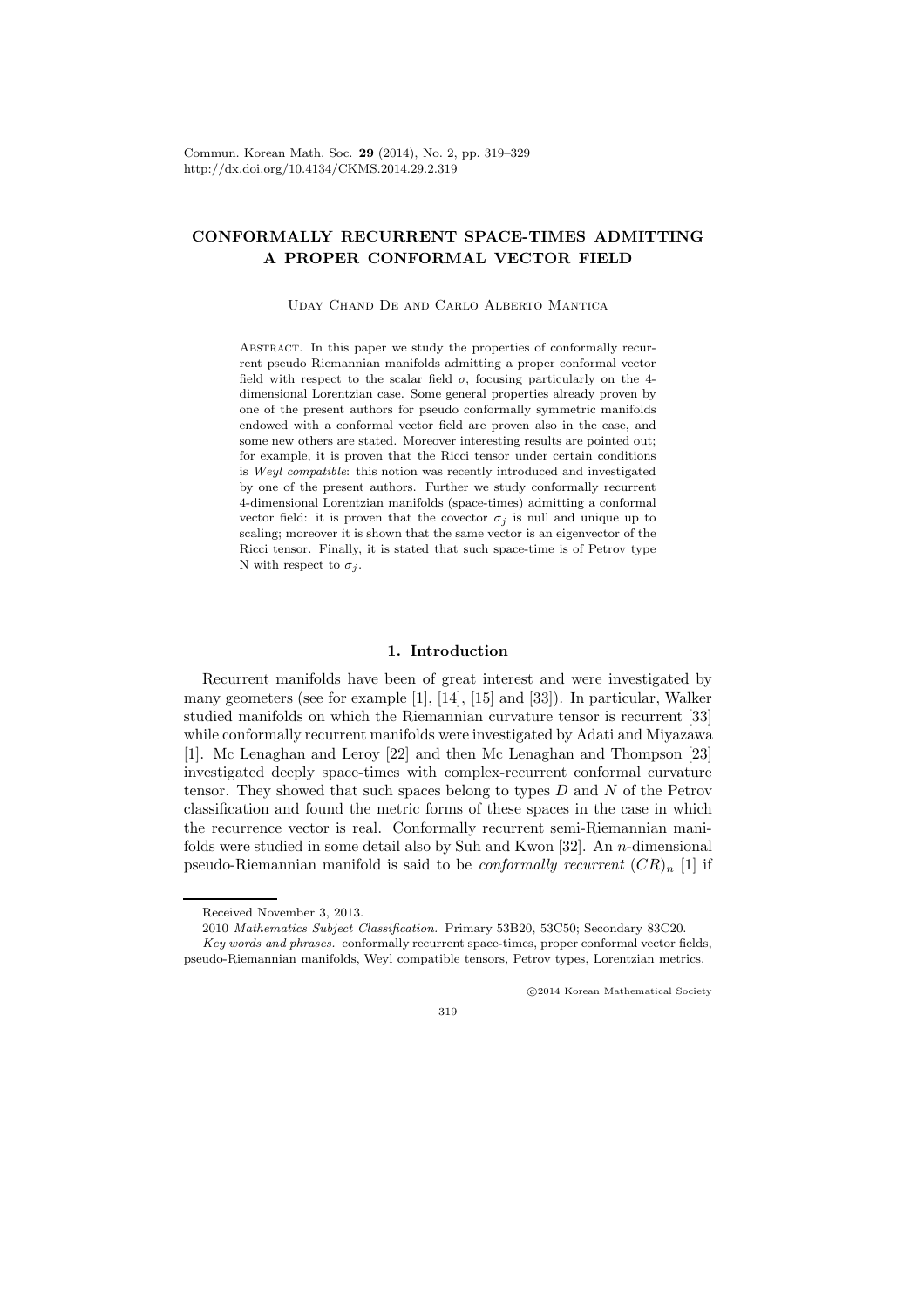it is not conformally flat and satisfies the following condition:

$$
\nabla_i C_{jklm} = \lambda_i C_{jklm},
$$

where  $\lambda_i$  is a non null covector called associated vector and  $C_{jkl}^m$  is the conformal curvature tensor whose local components are given by [26]:

(2)  
\n
$$
C_{jkl}^{m} = R_{jkl}^{m} + \frac{1}{n-2} (\delta_j^{m} R_{kl} - \delta_k^{m} R_{jl} + R_j^{m} g_{kl} - R_k^{m} g_{jl}) - \frac{R}{(n-1)(n-2)} (\delta_j^{m} g_{kl} - \delta_k^{m} g_{jl}).
$$

In the previous expression the Ricci tensor is defined as  $R_{kl} = -R_{mkl}^m$  and the scalar curvature as  $R = g^{ij} R_{ij}$ . An *n*-dimensional pseudo Riemannian manifold is said to admit an infinitesimal conformal vector field (or a proper conformal motion)  $\xi$  if the Lie derivative of the metric  $g_{ij}$  along  $\xi$  satisfies the following condition (see [31] page 564 and [12]):

(3) 
$$
\mathcal{L}_{\xi}g_{ij} \equiv \nabla_i\xi_j + \nabla_j\xi_i = 2\sigma g_{ij},
$$

where  $\sigma$  is a scalar function. If  $\sigma_j \equiv \nabla_j \sigma \neq 0$  the motion is called proper, if  $\sigma$  is constant the vector is called homothetic [31]. Several authors investigated different space-times structures admitting conformal vector fields. For example Sharma [28] studied conformally symmetric space-times, i.e., 4-dimensional Lorentzian manifolds with  $\nabla_i C_{jklm} = 0$ , equipped with a conformal vector field: he found that such spaces are necessarily of Petrov types  $N$  or  $O$ . Moreover, the same author extended these results to space-times with divergence free Weyl tensor, i.e., to 4-dimensional Lorentzian manifolds with  $\nabla_m C^m_{jkl} = 0$  and equipped with a proper conformal vector field (see [29]). Also Barua and De [4] extended the result of Sharma.

Investigating pseudo conformally symmetric manifolds (see [5]), i.e., pseudo Riemannian manifolds with the Weyl tensor subjected to the condition

$$
(4) \qquad \nabla_i C_{jklm} = 2A_i C_{jklm} + A_j C_{iklm} + A_k C_{jilm} + A_l C_{jkim} + A_m C_{jkli},
$$

being  $A_i$  a non null vector, De and Mazumder proved in [6] the following results:

1) if a pseudo conformally symmetric manifold admits a proper conformal motion with respect to the scalar field  $\sigma$ , then the manifold is either conformally flat or  $\nabla_i \sigma$  is a null vector;

2) if a pseudo conformally symmetric space-time  $(PCS)_{4}$  admits a proper conformal motion, then  $(PCS)_{4}$  is either of Petrov type N or O. Pseudo Riemannian manifolds satisfying (4) were recently studied by one of the present authors in [21].

In this paper we investigate the properties of conformally recurrent manifolds admitting a proper conformal vector field and focusing particularly on the 4-dimensional Lorentzian case. In Section 2, we extend the results of De and Mazumdar to conformally recurrent pseudo-Riemannian manifolds; some general properties are proven: in particular, it is shown that the Ricci tensor of a conformally recurrent pseudo-Riemannian manifold is Weyl compatible. This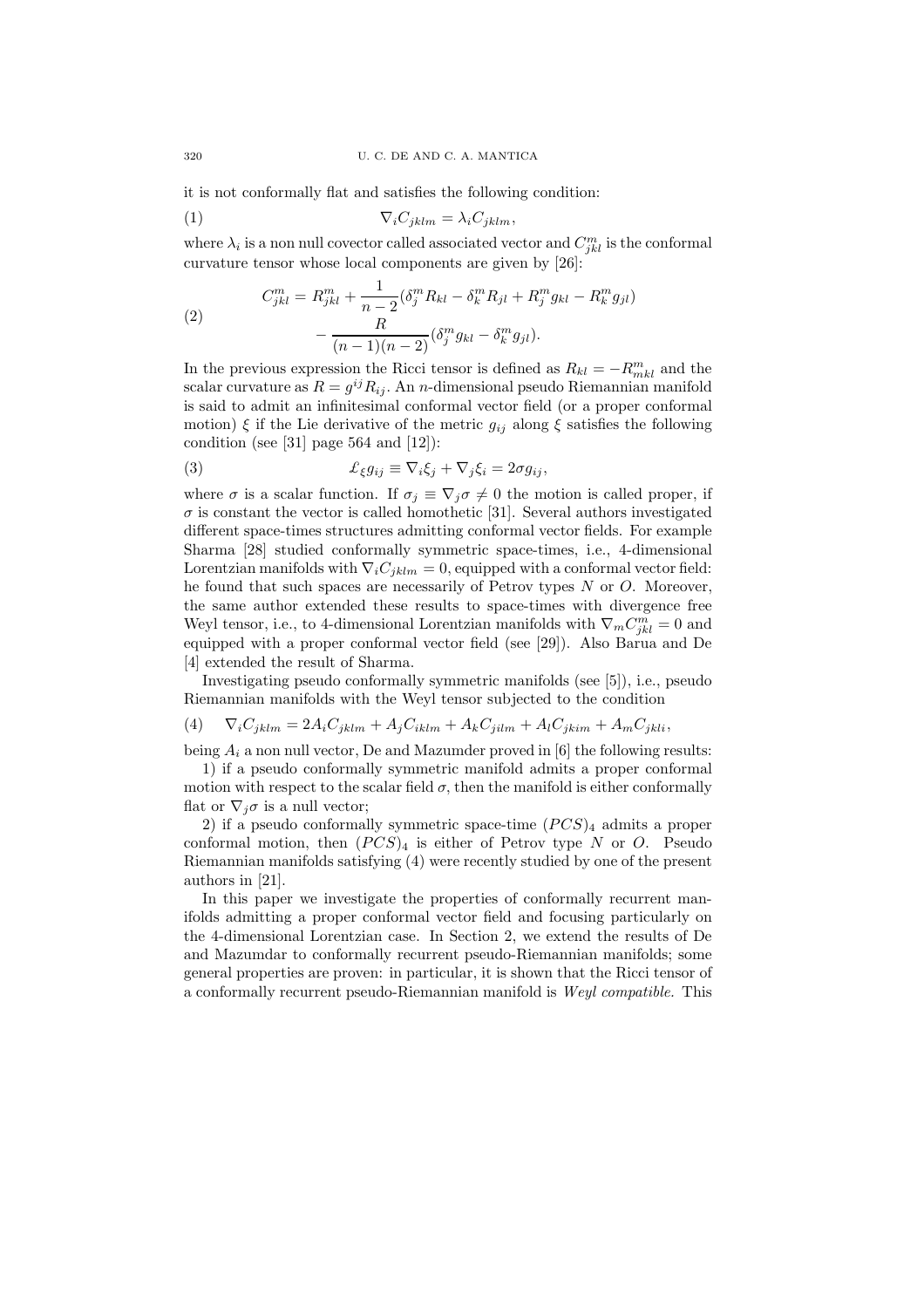notion was recently introduced and investigated by one of the present authors (see [18], [19] and [20]); other interesting results are then derived. In Section 3, we study conformally recurrent 4-dimensional Lorentzian manifolds (spacetimes) with conformal motion: it is proven that the covector  $\sigma_i$  is unique up to a scaling; moreover it is shown that the same vector is an eigenvector of the Ricci tensor. Finally, it is stated that such space-time is of Petrov type N with respect to the null vector  $\sigma_i$ . Throughout the paper all manifolds under considerations are assumed to be connected Hausdorff manifolds endowed with a non-degenerate metric of arbitrary signature, i.e., *n*-dimensional pseudo-Riemannian manifolds; in Section 3, we will specialize to a metric of signature  $s = +2$ , i.e., to 4-dimensional Lorentz manifold [9]. It is always assumed that  $\nabla_j g_{kl} = 0$  (Levi Civita connection) and that the space-matter content is described by the stress-energy tensor and related to the Ricci tensor by Einstein's equations

 $R_{kl} - \frac{R}{2}g_{kl} = \kappa T_{kl}$ , being  $\kappa = \frac{8\pi G}{c^4}$  the Einstein gravitational constant (see  $[9], [30], [\overline{3}1]).$ 

## 2. Conformally recurrent pseudo Riemannian manifolds with conformal vector field: general properties

In this section, we extend the results obtained by De and Mazumdar [6] to n-dimensional conformally recurrent pseudo Riemannian manifolds equipped with a proper conformal vector field. A proper conformal vector field is known to satisfy the following properties (see [34]):

(5) 
$$
\mathcal{L}_{\xi} \Gamma^{a}_{bc} = \delta^{a}_{b} \sigma_{c} + \delta^{a}_{c} \sigma_{b} - g_{ab} \sigma^{a}, \n\mathcal{L}_{\xi} C^{a}_{bcd} = 0,
$$

where  $\Gamma^a_{bc}$  are the Christoffel symbols of the Levi-Civita connection. Now we consider the commutation relation:

(6) 
$$
\mathcal{L}_{\xi}(\nabla_l C_{ijk}^h) - \nabla_l(\mathcal{L}_{\xi} C_{ijk}^h) = (\mathcal{L}_{\xi} \Gamma_{al}^h) C_{ijk}^a - (\mathcal{L}_{\xi} \Gamma_{li}^a) C_{ajk}^h - (\mathcal{L}_{\xi} \Gamma_{lk}^a) C_{ija}^h.
$$

Using equation (5) and  $\nabla_l C_{ijk}^h = \lambda_l C_{ijk}^h$  that provides  $\mathcal{L}_{\xi}(\nabla_l C_{ijk}^h) = \mu_l C_{ijk}^h$ , being  $\mu_l = \mathcal{L}_{\xi} \lambda_l$ , we infer easily:

$$
(7) \qquad \mu_l C_{ijk}^h = -2\sigma_l C_{ijk}^h + \delta_l^h \sigma_a C_{ijk}^a - \sigma^h C_{lijk} - \sigma_i C_{ljk}^h - \sigma_j C_{ilk}^h - \sigma_k C_{ijl}^h + g_{li} \sigma^a C_{ajk}^h + g_{lj} \sigma^a C_{iak}^h + g_{lk} \sigma^a C_{ija}^h.
$$

The previous relation is thus contracted with respect to the indices  $h$  and  $l$ obtaining:

(8) 
$$
\mu_a C_{ijk}^a = (n-3)\sigma_a C_{ijk}^a.
$$

Transvecting (7) with  $\sigma_h$  it is inferred that:

(9) 
$$
\mu_l \sigma_h C_{ijk}^h = -\sigma_l \sigma_h C_{ijk}^h - (\sigma^h \sigma_h) C_{lijk} - \sigma_i \sigma_h C_{ljk}^h
$$

$$
-\sigma_j \sigma_h C_{ilk}^h - \sigma_k \sigma_h C_{ijl}^h - g_{lj} T_{ik} + g_{lk} T_{ij},
$$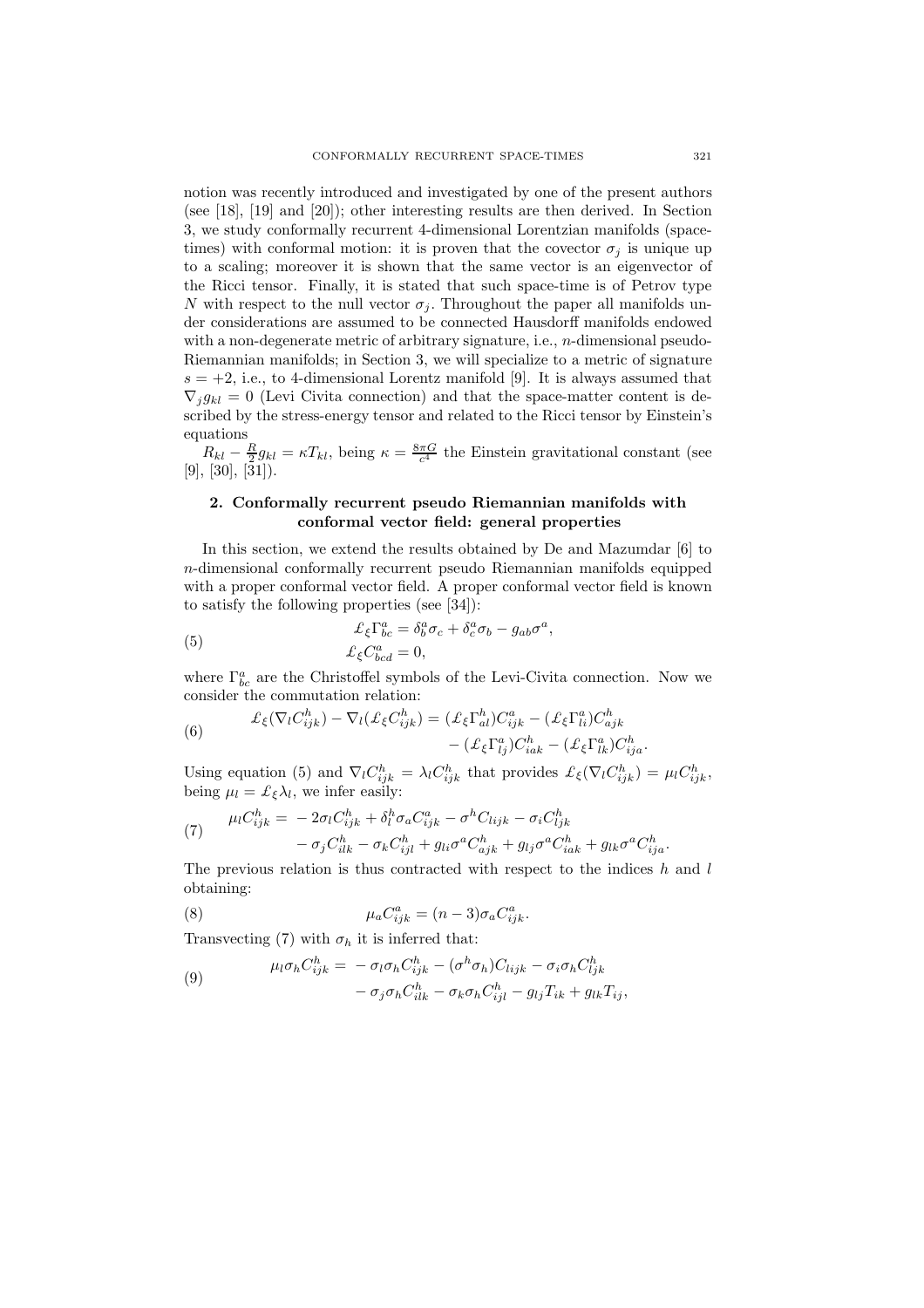where we have defined the symmetric tensor  $T_{ik} = \sigma_h \sigma^a C_{ika}^h$  with the obvious property  $\sigma^k T_{ik} = 0$ . A further multiplication of (9) with  $\sigma^k$  gives:

(10) 
$$
\mu_l T_{ij} = -(\sigma^h \sigma_h) \sigma^k C_{lijk} - (\sigma_h \sigma^h) \sigma^k C_{kijl} - \sigma_i T_{lj} - \sigma_j T_{il}.
$$

Now write three versions of the previous equation with indices l, i, j cyclically permutated and sum up; recalling the first Bianchi identity for the Weyl tensor we obtain:

(11) 
$$
(\mu_l + 2\sigma_l)T_{ij} + (\mu_i + 2\sigma_i)T_{lj} + (\mu_j + 2\sigma_j)T_{li} = 0.
$$

From Walker's lemma (see [33]) this implies  $\mu_i + 2\sigma_i = 0$  or  $T_{ij} = 0$ ; if we suppose that  $\mu_i = -2\sigma_i$ , then from equation (8) we have simply  $\sigma_a C_{ijk}^a = 0$ and thus also  $T_{ij} = 0$ ; from (9) it is thus  $(\sigma^h \sigma_h) C_{lijk} = 0$ . If  $\mu_i + 2\sigma_i \neq 0$ , then  $T_{ij} = 0$  and from (10) we get  $[\sigma^k C_{lijk} + \sigma^k C_{kijl}] = 0$  if  $(\sigma^h \sigma_h) \neq 0$ . From the first Bianchi identity for the conformal tensor we infer  $\sigma^k(2C_{lijk} + C_{ijlk}) = 0;$ thus from  $\sigma^k C_{lijk} = \sigma^k C_{jlik}$  we conclude that  $3\sigma^k C_{lijk} = 0$ . Hence in either case  $\sigma^k C_{lijk} = 0$  and from (9)  $(\sigma^h \sigma_h) C_{lijk} = 0$ ; since  $(\sigma^h \sigma_h) \neq 0$  we have  $C_{lijk} = 0$ . We have proved the following:

**Theorem 2.1.** Let M be an n-dimensional pseudo-Riemannian  $(CR)_n$  manifold equipped with a proper conformal vector field. Then either the space is conformally flat or  $\sigma^h$  is a null vector and the following holds

$$
\sigma^k C_{lijk} = 0.
$$

Theorem 2.1 is proved by Barua and De [4]. For the sake of completeness we give the proof here. Moreover by taking the covariant derivative of

$$
\sigma_m C_{jkl}^m = 0,
$$

and from (13) it is also:

(14) 
$$
(\nabla_i \sigma_m) C^m_{jkl} = 0.
$$

A further covariant derivative gives  $(\nabla_h \nabla_i \sigma_m) C^m_{jkl} = 0$  and consequently

$$
[(\nabla_i \nabla_h - \nabla_h \nabla_i)\sigma_m]C_{jkl}^m = 0,
$$

and thus by the Ricci identity we infer:

(15) 
$$
R_{ihm}^p \sigma_p C_{jkl}^m = 0.
$$

We have thus the following:

**Corollary 2.2.** Let M be an n-dimensional pseudo-Riemannian  $CR)_n$  manifold equipped with a proper conformal vector field. Then (14) and (15) hold.

Another important property of a conformally recurrent space equipped with a proper conformal vector is now elucidated. First we need the following Lemma (see [16], [17]):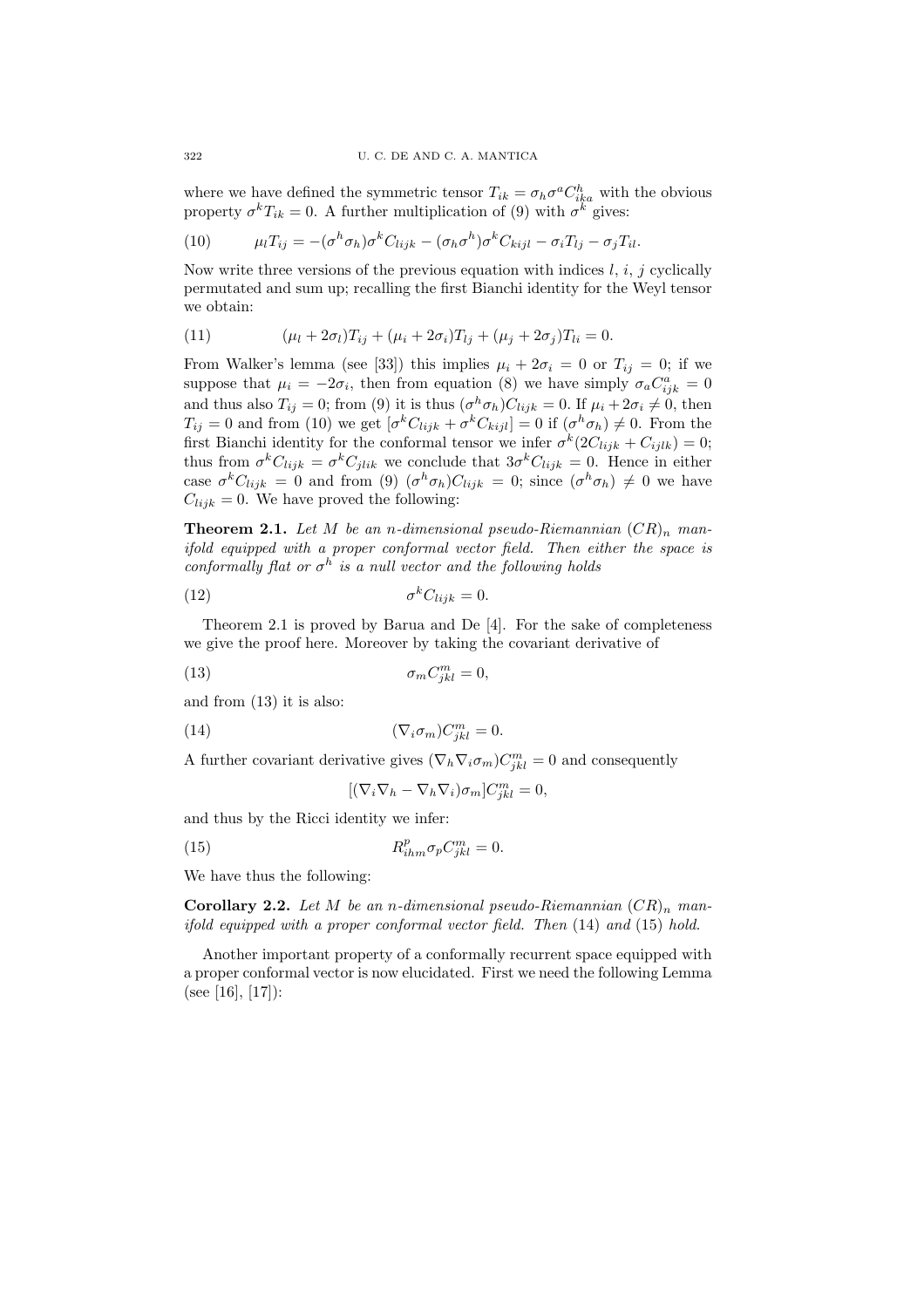**Lemma 2.3** (Lovelock's differential identity). Let  $M$  be an n-dimensional pseudo-Riemannian manifold. Then the following identity is fulfilled:

$$
(16)\ \ \nabla_i\nabla_mR_{jkl}^m+\nabla_j\nabla_mR_{kil}^m+\nabla_k\nabla_mR_{ijl}^m=-R_{im}R_{jkl}^m-R_{jm}R_{kil}^m-R_{km}R_{ijl}^m.
$$

Lovelock's identity is thus written for the conformal curvature tensor (see [17] and [19]):

(17) 
$$
\nabla_i \nabla_m C^m_{jkl} + \nabla_j \nabla_m C^m_{kil} + \nabla_k \nabla_m C^m_{ijl} = -\frac{n-3}{n-2} \{ R_{im} R^m_{jkl} + R_{jm} R^m_{kil} + R_{km} R^m_{ijl} \}.
$$

Assuming that the covector  $\lambda_i$  is closed, i.e., that  $\nabla_j \lambda_k = \nabla_k \lambda_j$  from equations (1) and (17) the following theorem is thus proven (see [17] Theorem 3.10 and Corollary 3.11):

**Theorem 2.4.** Let M be an  $n(n > 3)$  dimensional  $(CR)_n$  pseudo-Riemannian manifold. If the covector  $\lambda_i$  is closed, then the following algebraic relation is fulfilled.

(18) 
$$
R_{im}R_{jkl}^m + R_{jm}R_{kil}^m + R_{km}R_{ijl}^m = 0.
$$

If the Ricci tensor satisfies equation (18) it is named Riemannian compatible (see [18], [19] and [20]). Geometric and topological consequences of this condition were extensively studied in [19]. If we insert in relation (18) the local form of the Weyl tensor [26] we obtain:

(19) 
$$
R_{im}C_{jkl}^{m} + R_{jm}C_{kil}^{m} + R_{km}C_{ijl}^{m} = 0.
$$

The Ricci tensor is thus Weyl-compatible. In recent works Weyl compatibility has been extensively investigated in the Riemannian case [19] and in the pseudo-Riemannian case [20]. In Section 3 we will give a deep account of its consequences on the structure of  $(CR)_4$  space-times. If we use Einstein's equations in (19) we infer an analogous condition for the stress energy tensor namely:

(20) 
$$
T_{im}C_{jkl}^{m} + T_{jm}C_{kil}^{m} + T_{km}C_{ijl}^{m} = 0.
$$

From the above discussion we may state the following:

**Theorem 2.5.** Let M be an  $n(n > 3)$  dimensional  $CR$ <sub>n</sub> pseudo-Riemannian manifold. If the covector  $\lambda_i$  is closed, then the stress energy tensor is Weyl compatible.

From equations (19) and (20) transvecting with  $\sigma^i$  and using (12) it is inferred easily that

(21) 
$$
\sigma^i R_{im} C_{jkl}^m = 0,
$$

$$
\sigma^i T_{im} C_{jkl}^m = 0.
$$

We have thus the following: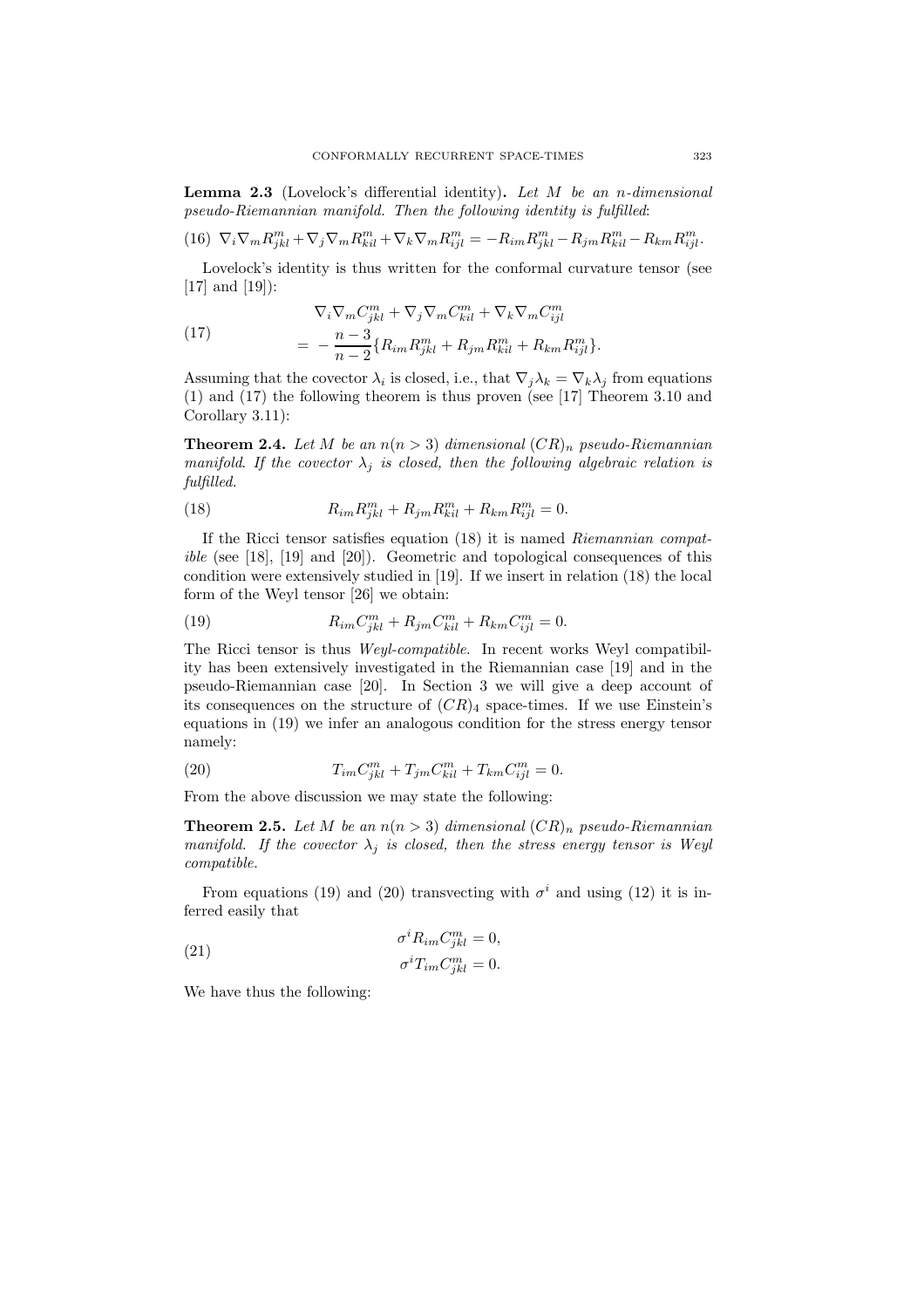**Theorem 2.6.** Let M be an  $n(n > 3)$  dimensional  $(CR)_n$  pseudo-Riemannian manifold equipped with a proper conformal vector field. If the covector  $\lambda_i$  is closed, then equations (21) hold.

### 3. Conformally recurrent space-times with proper conformal vector field

In this section we study the properties of  $(CR)_4$  Lorentzian manifolds (spacetimes) equipped with a proper conformal vector field. We begin with some auxiliary lemmas recently reviewed in [21].

**Lemma 3.1** (see [16] page 128 and [21]). Let M be a 4-dimensional pseudo-Riemannian manifold. Then the following identity involving the conformal curvature tensor holds:

(22) 
$$
\delta^i_r C^{jk}_{st} + \delta^i_t C^{jk}_{rs} + \delta^i_s C^{jk}_{tr} + \delta^k_r C^{ij}_{st} + \delta^k_t C^{ij}_{rs}
$$

$$
+ \delta^k_s C^{ij}_{tr} + \delta^j_r C^{ki}_{st} + \delta^j_t C^{ki}_{rs} + \delta^j_s C^{ki}_{tr} = 0.
$$

Remark 3.2 (see [9] page 46 and [21]). Let  $M$  be a 4-dimensional pseudo-Riemannian manifold. Let  $A$  be a null vector and  $B$  a vector orthogonal to A, i.e.,  $A^i B_i = 0$ . Then B is space-like or null and proportional to A, i.e.,  $B_i = \lambda A_i$  for some  $\lambda \in R$ .

Now consider a non conformally flat 4-dimensional Lorentzian manifold and two vector fields  $A_j$  and  $B_j$  satisfying  $A^mC_{jklm} = 0$  and  $B^mC_{jklm} = 0$ . On multiplying equation (22) by  $A_j B^s$  we infer  $(A_j B^j) C_{tr}^{ki} = 0$ ; in the same way we have  $(A_j A^j) C_{tr}^{ki} = 0$  and  $(B_j B^j) C_{tr}^{ki} = 0$  (see [16] page 128). Thus  $A_j$  and  $B_i$  are orthogonal null vectors. Combining these results with Lemma 3.2 we state:

Theorem 3.3. Let M be a 4-dimensional non conformally flat manifold with  $A^mC_{jklm} = 0$  and  $B^mC_{jklm} = 0$ . Then  $A_jA^j = 0$ ,  $B_jB^j = 0$  and  $B_j = \lambda A_j$ for some  $\lambda \in R$ .

Hall (p.148 in [12]) also pointed out that if  $A_i$  and  $B_i$  are orthogonal null vectors, then  $B_i = \lambda A_i$ .

Now if we consider a non conformally flat  $(CR)_4$  Lorentzian manifold equipped with a proper conformal vector, it is  $\sigma_m C_{jkl}^m = 0$  and thus we have:

**Corollary 3.4.** Let M be a 4-dimensional non conformally flat  $(CR)_4$  Lorentzian manifold admitting a proper conformal vector field. Then the fundamental covector  $\sigma_j$  is null and unique up to a scaling.

Now recall the Bel-Debever version of the Petrov [25] classification of the Weyl tensor on 4 dimensional Lorentzian manifolds (see [3], [7], [12] and [27]); it is based on null vectors  $k$  satisfying increasingly restricted conditions as follows:

(23) a) type 
$$
I \t k_{[b}C_{a]rsq}k_{n]}k^{r}k^{s} = 0,
$$
  
b) type 
$$
II, D \t k_{[b}C_{a]rsq}k^{r}k^{s} = 0,
$$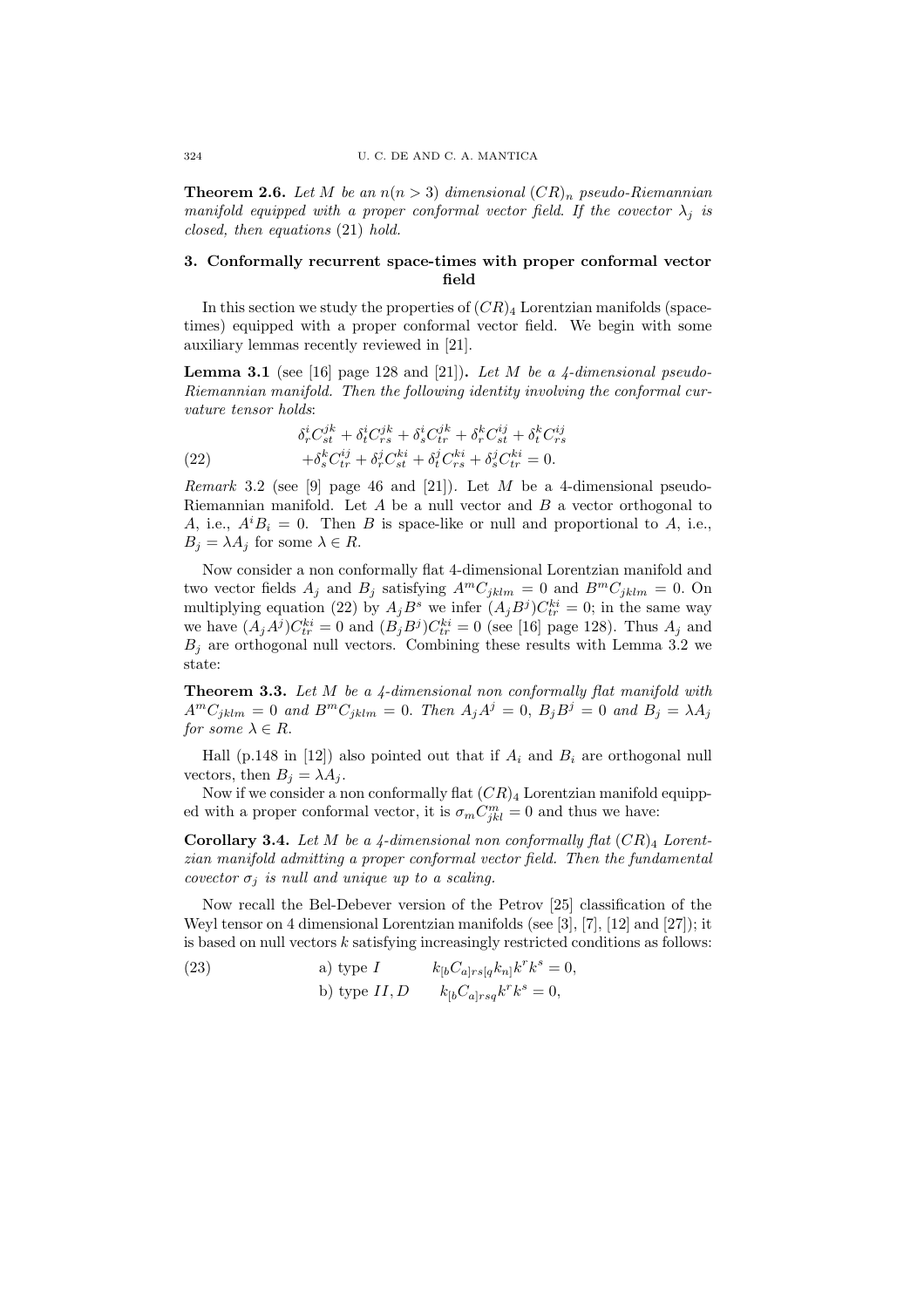| c) type $III$ | $k_{\left[b}C_{a\right]rsq}k^{r}=0,$ |
|---------------|--------------------------------------|
| d) type $N$   | $C_{arsq}k^r = 0,$                   |
| e) type $O$   | $C_{arsq} = 0.$                      |

When  $k$  satisfies condition b) the Weyl tensor is named algebraically special (see [12], [27], [30] and [31]). Choosing  $k_i = \sigma_i$  in the null tetrad formalism we may assert:

**Corollary 3.5.** Let M be a 4-dimensional non conformally flat  $(CR)_4$  Lorentzian manifold equipped with a proper conformal vector field. Then the Weyl tensor is of Petrov type N with respect to the null vector  $\sigma_i$ .

As a first application of Theorem 3.3 we may consider equation (12) and (21), that is,  $\sigma^m C_{jklm} = 0$  and  $\sigma^i R_{im} C_{jkl}^m = 0$ . The last defines a vector  $B_m = \sigma^i R_{im}$  such that  $B^m C_{jklm} = 0$ . Thus it is  $\sigma^i R_{im} = \lambda \sigma_m$  and  $\sigma_j$  is an eigenvector of the Ricci tensor. Recalling Einstein's equations we infer  $k\sigma^{i}T_{im} = (\lambda - \frac{1}{2}R)\sigma_{m}$  so that the following theorem holds.

**Theorem 3.6.** Let M be a 4-dimensional non conformally flat  $(CR)_4$  Lorentzian manifold with  $\nabla_j \lambda_k = \nabla_k \lambda_j$  and equipped with a proper conformal vector. Then the covector  $\sigma_j$  is an eigenvector of the Ricci and the stress-energy tensors.

As a second, consider equation (13) that is the condition  $(\nabla_i \sigma_m)C_{jkl}^m = 0$ . Equation (22) is then multiplied by  $\nabla^p \sigma_i$  to infer

(24) 
$$
(\nabla^p \sigma_r) C_{st}^{ki} + (\nabla^p \sigma_t) C_{rs}^{ki} + (\nabla^p \sigma_s) C_{tr}^{ki} = 0.
$$

Contraction of s and p and the closedness of  $\sigma_i$  gives immediately

(25) 
$$
(\nabla^s \sigma_s) C_{tr}^{ki} = 0.
$$

We have thus proved:

**Theorem 3.7.** Let M be a 4-dimensional non conformally flat  $(CR)_4$  Lorentzian manifold equipped with a proper conformal vector field. Then the divergence of  $\sigma_i$  vanishes, that is,  $\nabla^j \sigma_j = 0$ .

Finally, from  $\sigma^m C_{jklm} = 0$  and  $\sigma^i R_{im} = \lambda \sigma_m$  a direct calculations brings (see also Hall's theorem in [20] and [31])  $\sigma^m \sigma^j R_{jklm} = (\lambda - \frac{R}{6}) \sigma_k \sigma_l$  from which it is  $\sigma_{[p}R_{kjjlm}\sigma^m\sigma^j=0$  and the Riemannian tensor is algebraically special.

**Theorem 3.8.** Let M be a 4-dimensional non conformally flat  $(CR)_4$  Lorentzian manifold with  $\nabla_j \lambda_k = \nabla_k \lambda_j$  and equipped with a proper conformal vector field. Then  $\sigma_{[p}R_{k]jlm}\sigma^m\sigma^j=0$  holds.

Now, multiplying equation (22) by  $\sigma^j$  and recalling that  $\sigma^m C_{jklm} = 0$  in a 4-dimensional metric of any signature we get:

(26) 
$$
\sigma_r C_{st}^{ki} + \sigma_t C_{rs}^{ki} + \sigma_s C_{tr}^{ki} = 0.
$$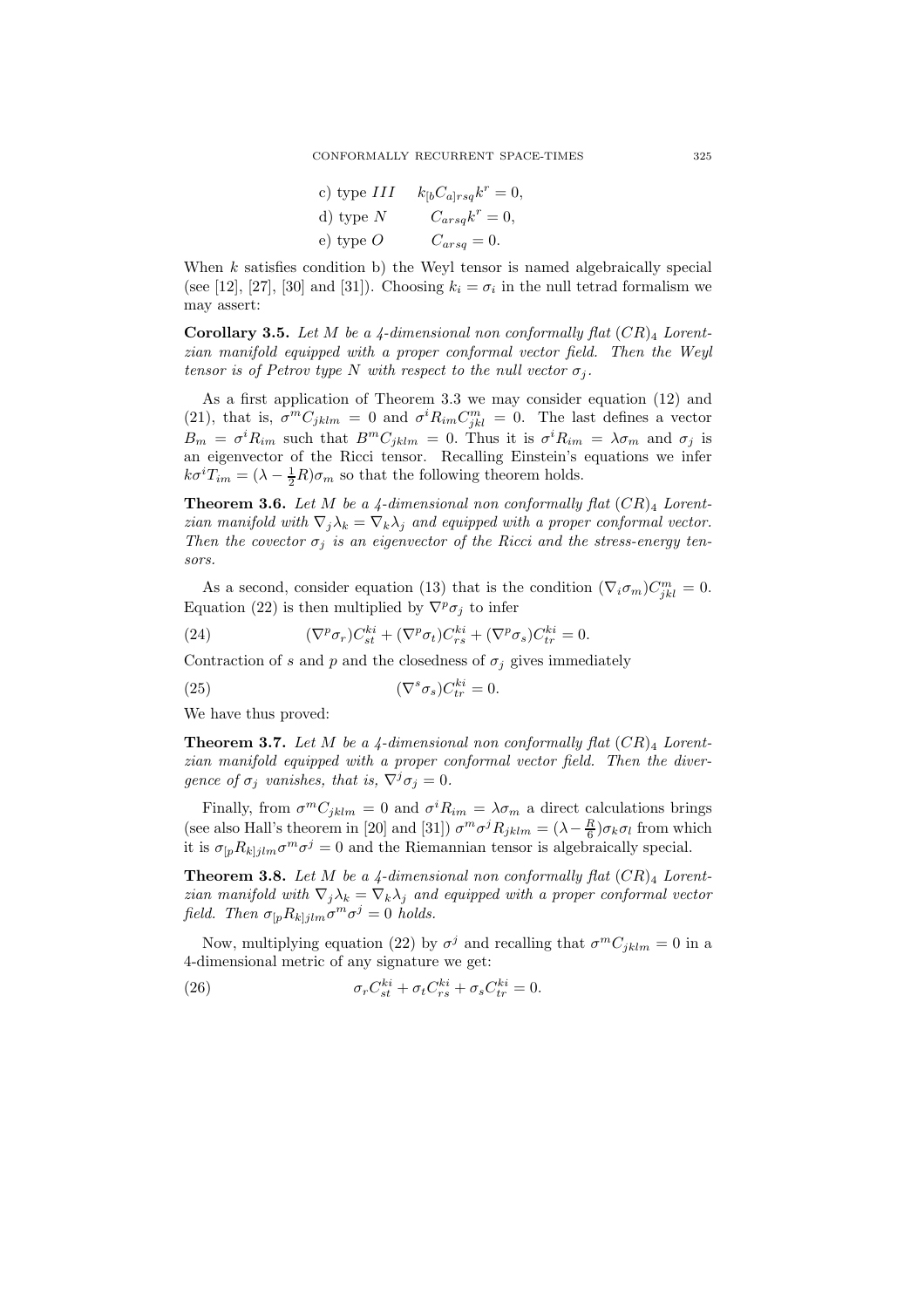**Theorem 3.9.** Let M be a 4-dimensional non conformally flat  $(CR)_4$  pseudo Riemannian manifold admitting a proper conformal vector field. Then  $\sigma_r C_{st}^{ki}$  +  $\sigma_t C_{rs}^{ki} + \sigma_s C_{tr}^{ki} = 0.$ 

In geometric literature a deep study is devoted to n-dimensional pseudo Riemannian manifolds satisfying the following condition (see for example [8], [21])

(27) 
$$
A_i C_{jklm} + A_j C_{kilm} + A_k C_{ijlm} = 0,
$$

being  $A_j$  a covector. Here we prove the following for sake of completeness (see [8]):

**Lemma 3.10.** Let  $M$  be an *n*-dimensional non-conformally flat pseudo-Riemannian manifold. If  $A_iC_{jklm} + A_jC_{kilm} + A_kC_{ijlm} = 0$  then:

1)  $A^i A_i = 0$ . 2)  $C_{jklm}C^{jklm} = 0.$ 3)  $C_{lmj}^{k}C_{pqk}^{j}=0.$  $^{(1)}$  C<sub>jklm</sub> = A<sub>j</sub>A<sub>m</sub>T<sub>kl</sub> - A<sub>j</sub>A<sub>l</sub>T<sub>mk</sub> - A<sub>k</sub>A<sub>m</sub>T<sub>jl</sub> + A<sub>k</sub>A<sub>l</sub>T<sub>jm</sub> being T<sub>kl</sub> a sym-

metric  $(0, 2)$  tensor.

*Proof.* Multiplying (27) with  $g^{im}$  we get  $A^mC_{jklm} = 0$  and contracting with  $A^i$  one obtains  $(A^i A_i)C_{jklm} = 0$  from which we infer 1); on the other hand contracting with  $C^{jklm}$  one obtains  $A_i C_{jklm} C^{jklm} = 0$  from which we infer 2). Finally, contracting with  $C_{pq}^{kj}$  and using  $A_m C_{jkl}^m = 0$  we get  $A_i C_{jklm} C_{pq}^{kj} = 0$ from which 3) follows immediately. Now let  $\theta^i$  be a unit vector such that  $\theta^i A_i = 1$ : then contracting the condition  $A_i C_{jklm} + A_j C_{kilm} + A_k C_{ijlm} = 0$ with  $\theta^i$  a first time we infer:

(28) 
$$
C_{jklm} = A_j(\theta^i C_{iklm}) - A_k(\theta^i C_{ijlm}).
$$

Contracting again the previous result with  $\theta^m$  we get:

$$
\theta^m C_{mlkj} = A_j T_{kl} - A_k T_{jl},
$$

being  $T_{kl} = \theta^i \theta^m C_{iklm}$  a symmetric (0,2) tensor. Inserting back in equation  $(28)$  we get the result 4).

The third relation in Lemma 3.10 was recently obtained by one of the present authors in [21]; it has some importance in the study of Pontryagin forms on a pseudo Riemannian manifolds satisfying condition (27).

Consider the following 4k forms  $\omega_k$  on an orthonormal basis of tangent vectors built with the Riemann tensor (see [10], [11], [19], [21] and [24]):

(29) 
$$
\omega_1(X_1 \cdots X_4) = R_{ija}^b R_{klb}^a(X_1^i \wedge X_2^j)(X_3^k \wedge X_4^l), \n\omega_2(X_1 \cdots X_8) = R_{ija}^b R_{klb}^c R_{mnc}^d R_{pqd}^a(X_1^i \wedge X_2^j) \cdots (X_7^p \wedge X_8^q), \n\cdots \cdots
$$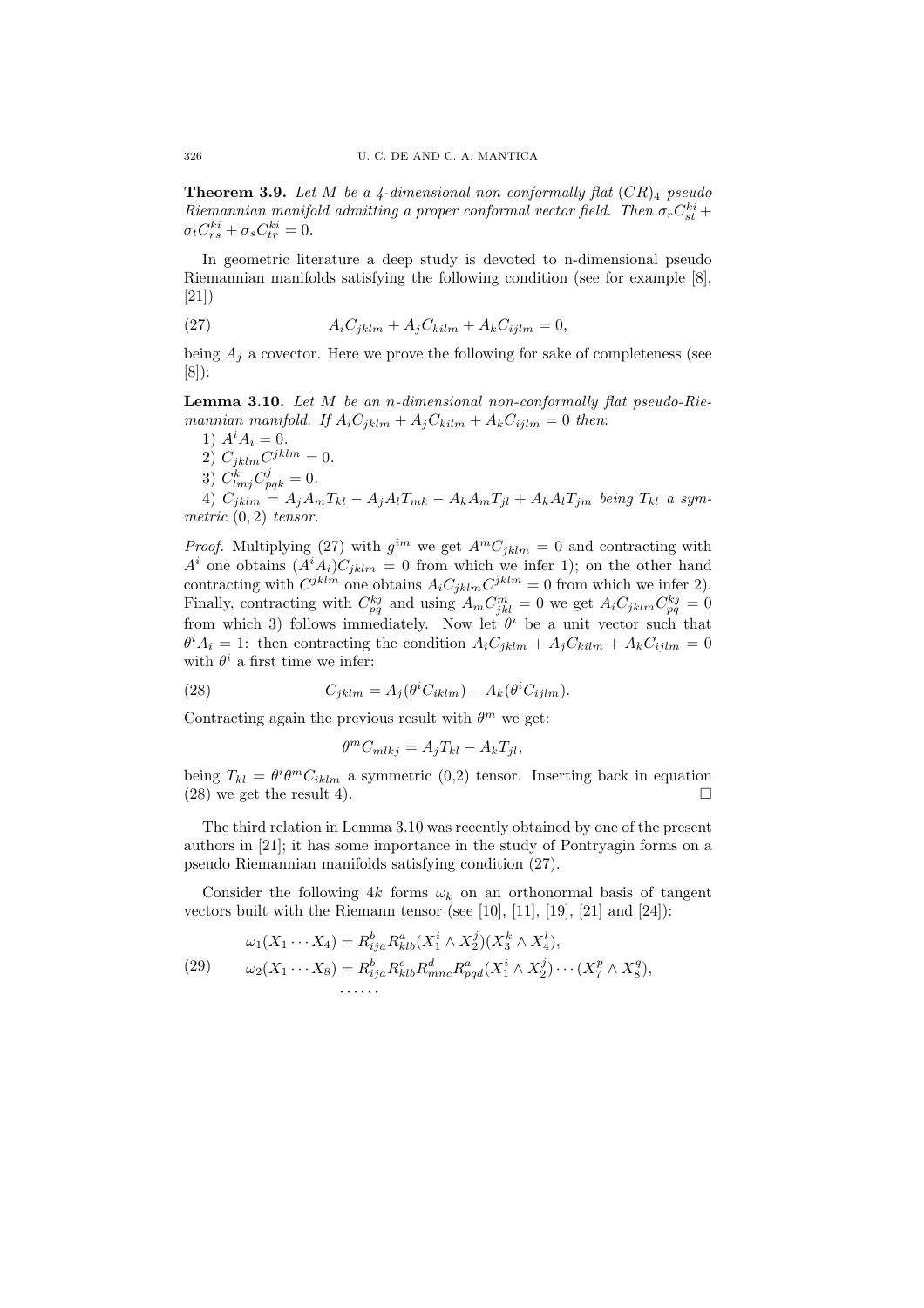The Pontryagin forms (see [19], [21], [24] and also [26] pages 317-318)  $p_k$  result from total antisymmetrization of  $\omega_k$ :  $p_k(X_1 \cdots X_{4k}) = \sum_p (-1)^p \omega_k(X_1 \cdots X_{4k})$ where P is the permutation taking  $(1 \cdots 4k)$  to  $(i_1 \cdots i_{4k})$ .

In ref [10] the authors considered compact manifolds admitting indefinite metrics with  $\nabla_i C^m_{jkl} = 0$ : they showed that in such case all the Pontryagin forms vanish. Topological consequences originating from an  $n$ -dimensional pseudo Riemannian manifold satisfying condition (27) were studied recently in [21]: we reproduce them here for completeness. First from Lemma 3.10 it is  $C_{lmj}^k C_{pqk}^j =$ 0. Now as shown by Avez [2] (see also [10]) in the definition of the forms  $\omega_k$  one may replace the Riemannian curvature tensor with the conformal curvature tensor, i.e., for example:

(30) 
$$
\omega_1(X_1 \cdots X_4) = C_{ija}^b C_{klb}^a (X_1^i \wedge X_2^j)(X_3^k \wedge X_4^l).
$$

In the case of an *n*-dimensional pseudo Riemannian  $(CQR)_n$  manifold which fulfils (27) it is thus  $\omega_1 = 0$ . The following theorem was thus recently proven in [21] by one of the present authors.

**Theorem 3.11** ([21]). Let  $M$  be an n-dimensional pseudo-Riemannian manifold. If  $A_iC_{jklm}+A_jC_{kilm}+A_kC_{ijlm} = 0$ , then the first Pontryagin form vanishes, that is,  $p_1 = 0$ .

In view of Theorem 3.9 (equation (26)), Lemma 3.10 we infer:

Corollary 3.12. Let M be a 4-dimensional non conformally flat  $(CR)_4$  pseudo Riemannian manifold admitting a proper conformal vector field. Then  $C_{iklm} =$  $\sigma_j \sigma_m T_{kl} - \sigma_j \sigma_l T_{mk} - \sigma_k \sigma_m T_{jl} + \sigma_k \sigma_l T_{jm}$  being  $T_{kl}$  a symmetric tensor.

Moreover from Theorem 3.11 we are able to state also:

**Corollary 3.13.** Let M be a 4-dimensional non-conformally flat  $(CR)$  pseudo Riemannian manifold admitting a proper conformal vector field. Then the first Pontryagin form vanishes, that is,  $p_1 = 0$ .

Let's now consider a compact orientable 4-dimensional pseudo-Riemannian manifold. The vanishing of the first Pontryagin form has a deep topological consequence. In fact according to Hirzebruch's signature theorem (see [13] and [26] pages 229–230) the following holds:

(31) 
$$
3\tau(M) = \int_M p_1.
$$

In the previous expression  $\tau(M)$  is the Hirzebruch's signature: it is a topological invariant that is linked to the Euler's index by the relation  $\tau = \chi \mod 2$  (see [24] page 465). We conclude that:

**Theorem 3.14.** Let M be a 4-dimensional compact orientable  $(CR)_4$  pseudo-Riemannian manifold admitting a proper conformal vector field. Then the Hirzebruch's signature is null.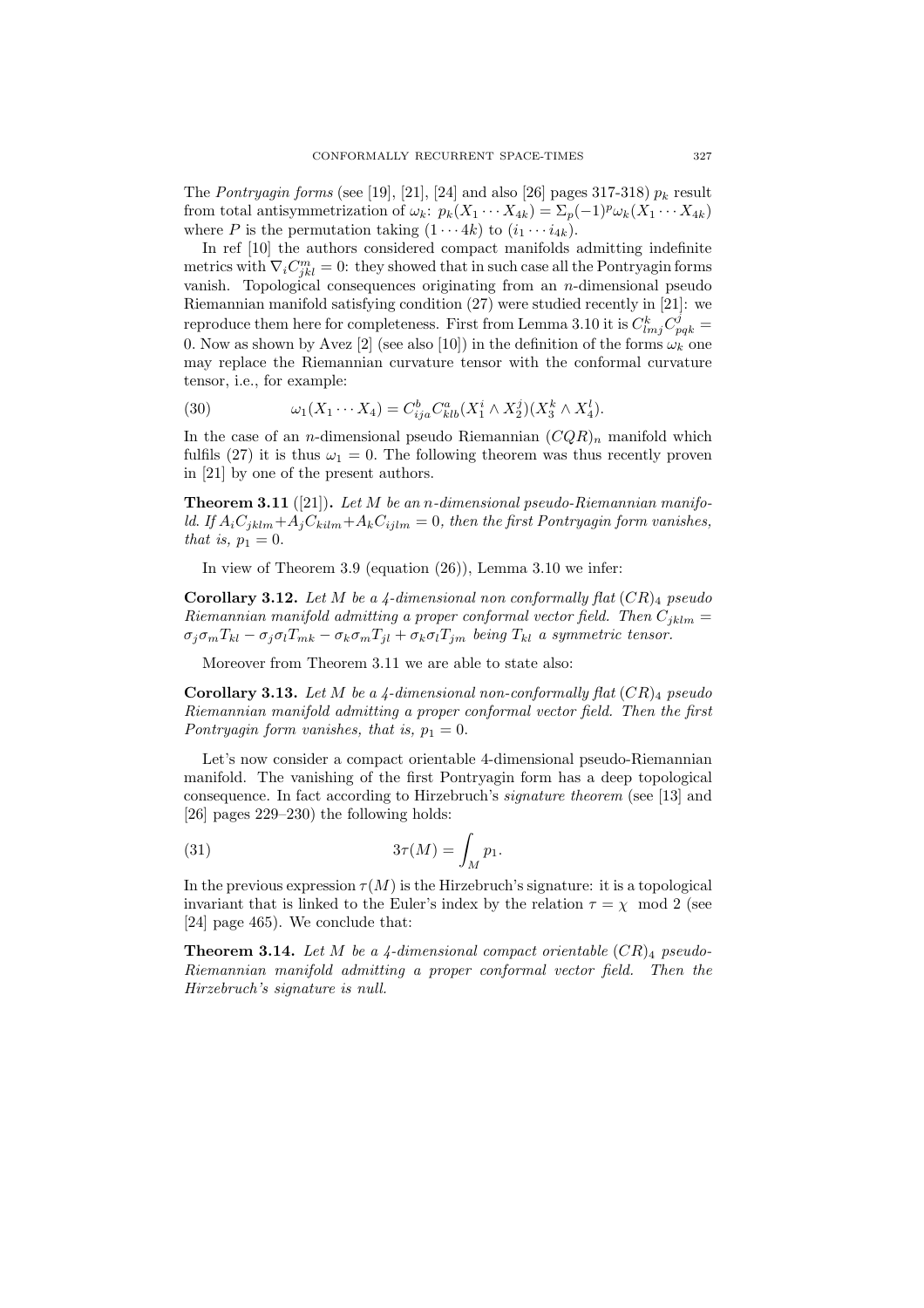#### References

- [1] T. Adati and T. Miyazawa, On Riemannian space with recurrent conformal curvature, Tensor (N.S.) 18 (1967), 348–354.
- [2] A. Avez, Formule de Gauss-Bonnet-Chern en m´etrique de signature quelconque, C. R. Acad. Sci. Paris 255 (1962), 2049–2051.
- [3] L. Bel, Radiation states and the problem of energy in general relativity, Gen. Relativity Gravitation 32 (2000), no. 10, 2047–2078.
- [4] B. Barua and U. C. De, Proper conformal collineation in conformally recurrent spaces, Bull. Cal. Math. Soc. 91 (1999), 333–336.
- [5] U. C. De and H. A. Biswas, On pseudo conformally symmetric manifolds, Bull. Calcutta Math. Soc. 85 (1993), no. 5, 479–486.
- [6] U. C. De and B. K. Mazumder, Some remarks on proper conformal motions in pseudo conformally symmetric spaces, Tensor  $(N.S.)$  60 (1998), no. 1, 48–51.
- [7] R. Debever, *Tenseur de super-énergie, tenseur de Riemann.cas singuliers*, C. R. Acad. Sci. (Paris) 249 (1959), 1744–1746.
- [8] F. Defever and R. Deszcz, On semi Riemannian manifolds satisfying the condition  $R \cdot R = Q(S, R)$  in geometry and topology of submanifolds. III, World Scientific Publ. Singapore (1991), 108–130.
- [9] F. De Felice and C. J. S. Clarke, Relativity on Curved Manifolds, Cambridge University Press, 1990.
- [10] A. Derdzinski and W. Roter, On compact manifolds admitting indefinite metrics with parallel Weyl tensor, J. Geom. Phys. 58 (2008), no. 9, 1137–1147.
- [11] A. Derdzinski and C. L. Shen, Codazzi tensor fields, curvature and Pontryagin forms, Proc. London Math. Soc. 47 (1983), no. 1, 15–26.
- [12] G. S. Hall, Symmetries and Curvature Structure in General Relativity, World Scientific Singapore, 2004.
- [13] F. Hirzebruch, New Topological Methods in Algebraic Topology, Springer, 1966.
- [14] V. R. Kaigorodov, The curvature structure of spacetimes, Problems of Geometry 14 (1983), 177–204.
- [15] Q. Khan, On Recurrent Riemannian Manifolds, Kyungpook Math. J. 44 (2004), no. 2, 269–276.
- [16] D. Lovelock and H. Rund, Tensors, differential forms and variational principles, reprint Dover ed 1988.
- [17] C. A. Mantica and L. G. Molinari, A second order identity for the Riemannian tensor and applications, Colloq. Math. 122 (2011), no. 1, 69–82.
- [18] , Extended Derdzinski-Shen theorem for curvature tensors, Colloq. Math. 128 (2012), no. 1, 1–6.
- [19] , Riemann compatible tensors, Colloq. Math. 128 (2012), no. 2, 197-210.
- [20] \_\_\_\_\_\_, Weyl compatible tensors, arXiv: 1212.1273 [math-ph], 21 Jan. 2013.
- [21] , Conformally quasi recurrent pseudo-Riemannian manifolds, arXiv: 1305.5060 vl [math. D. G.], 22 May 2013.
- [22] R. G. McLenaghan and J. Leroy, Complex recurrent space-times, Proc. Roy. Soc. London Ser. A 327 (1972), 229–249.
- [23] R. G. McLenaghan and H. A. Thompson, Second order recurrent space-times in general relativity, Lett. Nuovo Cimento  $5$  (1972), no. 7, 563–564.
- [24] M. Nakahara, Geometry, Topology and Physics, Second Edition, Taylor & Francis, New York, 2003.
- [25] A. Z. Petrov, The classification of spaces defining gravitational field, Gen. Relativity Gravitation 32 (2000), no. 8, 1665–1685.
- [26] M. M. Postnikov, Geometry VI: Riemannian geometry, Encyclopaedia of Mathematical Sciences, Vol. 91, Springer, 2001.